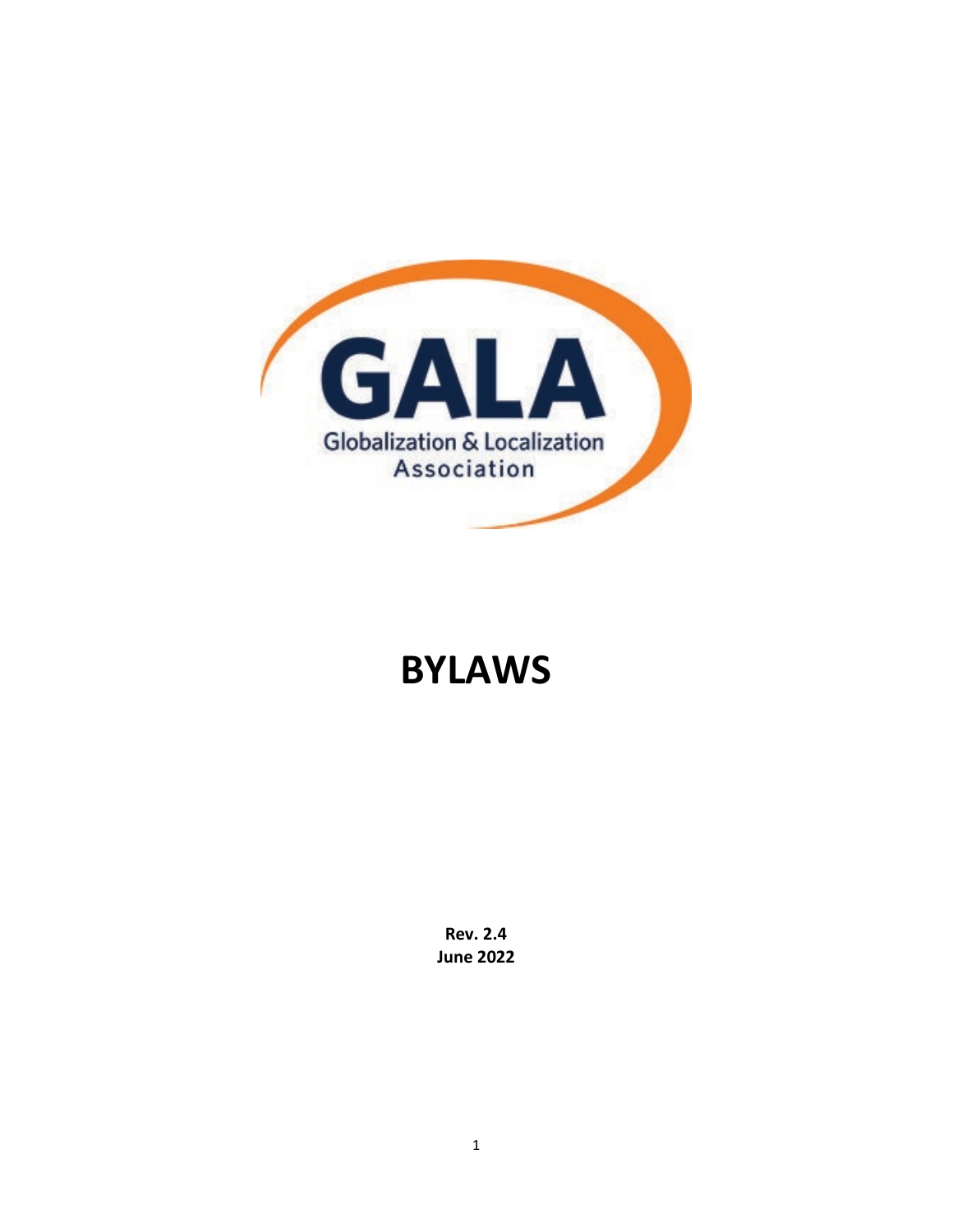#### **ARTICLE I – GENERAL**

- **1. Name.** The name of this association is the Globalization and Localization Association (GALA), a nonprofit corporation incorporated in the United States of America in the state of Massachusetts.
- **2. Location.** The principal office is in the state of Washington or elsewhere as determined by the Board of Directors.
- **3. Mission.** GALA's mission is to support its members and the language industry by creating communities, championing standards, sharing knowledge, and advancing technology.
- **4. Goals.** The goals of the GALA organization are:
	- Develop programs and services that anticipate, meet, and exceed members' needs.
		- o Fulfill needs of GALA's different constituencies, relative to company size, focus, and locale.
		- o Enable peer-to-peer exchange; provide cross-communication channels leading to better interconnectedness.
		- o Build a community; give members a place to go for support, encouragement, insight, and perspective.
		- o Help members run their business better through targeted programs and activities.
	- Manage organizational structure, culture, and resources to deliver sustainable benefits.
		- o Optimize association performance.
		- o Ensure healthy balance of activity streams.
		- o Make GALA a great place to work and volunteer.
		- o Uphold transparency and reporting.
	- Deliver knowledge and foster exchange to promote professionalism in the language industry.
		- o Examine, define, and defend the evolving role of the language business.
		- o Provide meaningful education, training, information, and data.
		- o Encourage and nurture language businesses.
		- o Support dialog and collaboration within the industry.
	- Promote the value of language to the greater business community and society as a whole.
		- o Heighten public understanding of the economic and social value of language.
		- o Promote and support government programs for language diversity.
		- o Position members as business and social leaders.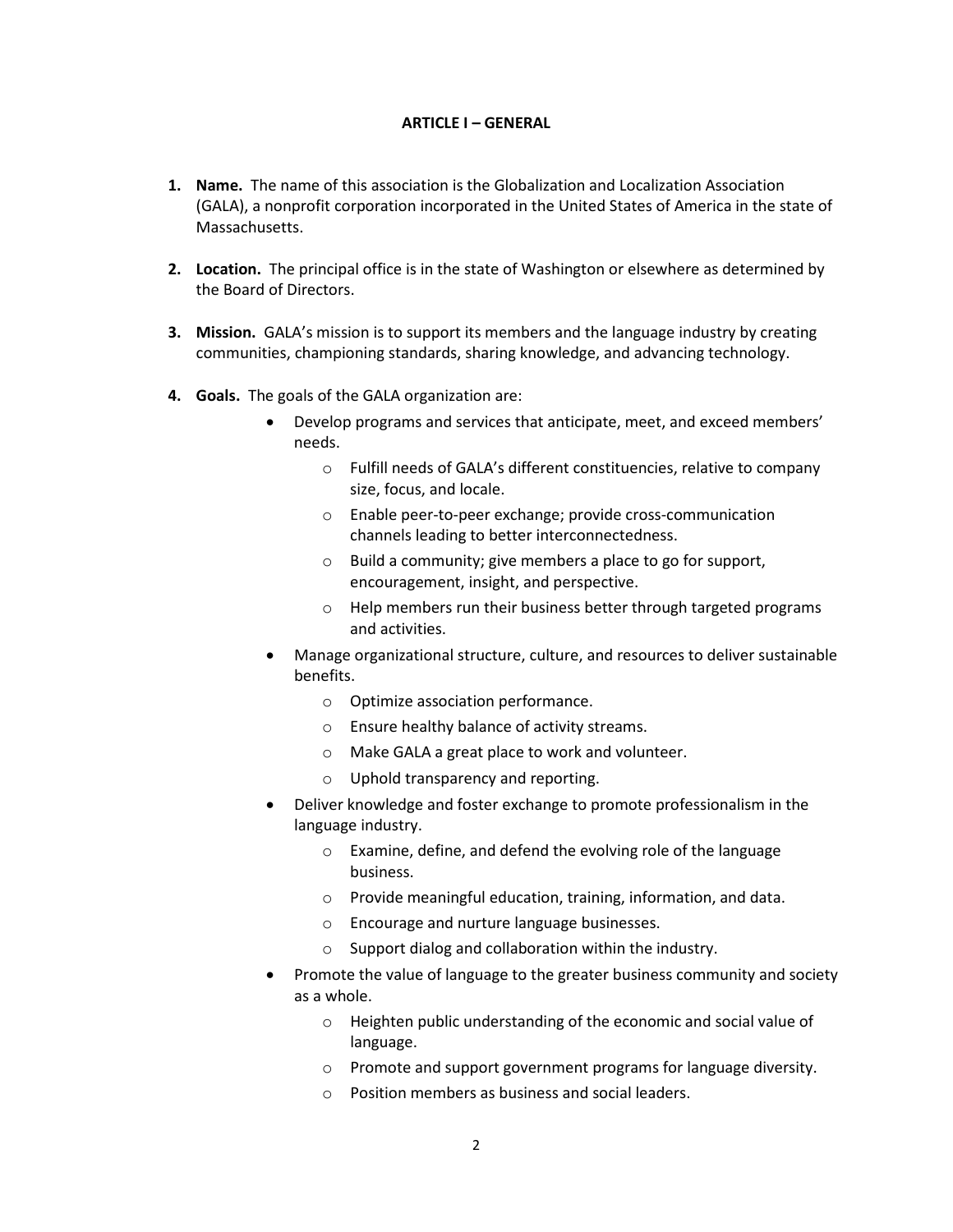## **ARTICLE II – MEMBERSHIP**

- **1. Eligibility.** Any company or individual that meets the following eligibility criteria may join the Globalization and Localization Association:
	- Legal constituted company for whom language is an integral part of their business strategy.
	- Signature of and adherence to the GALA Code of Conduct and Non-Disclosure Agreement.

## **2. Types of Membership:**

**Regular Membership.** Regular voting membership is limited to individual companies who meet the criteria outlined under eligibility above and pay applicable dues as established by the Board of Directors. Regular Member Companies, upon joining GALA, shall designate one authorized representative to GALA in writing. The authorized representative serves as the contact person between the Member Company and GALA and votes on all GALA matters in the name of the company. Member companies may designate any person to represent them in GALA activities and events.

**Associate Membership.** The Board of Directors may establish other membership classes that have no vote and that are ineligible to serve as Directors or Officers.

- **3. Dues.** Dues are payable on the member company's anniversary date each year. The dues per year for the various classes of membership shall be set forth by the Board of Directors. Dues are payable in advance and are not refundable.
- **4. Resignation.** A member may resign by filing a written resignation. Resignation does not relieve a member from liability for the full annual dues or other obligations accrued and unpaid as of the date of resignation.
- **5. Expulsion.** A member company is automatically expelled without action of the Board of Directors for failure to pay applicable dues or failure to meet the eligibility requirements for membership or if the member company is acquired by another company or if the member company goes out of business. A member company may be expelled by the Board of Directors for other reasons if the member is provided with advance written notice including the reason for the proposed expulsion, an opportunity to contest the proposed expulsion in writing or in person before the Board of Directors, and final written notice of the Board's decision.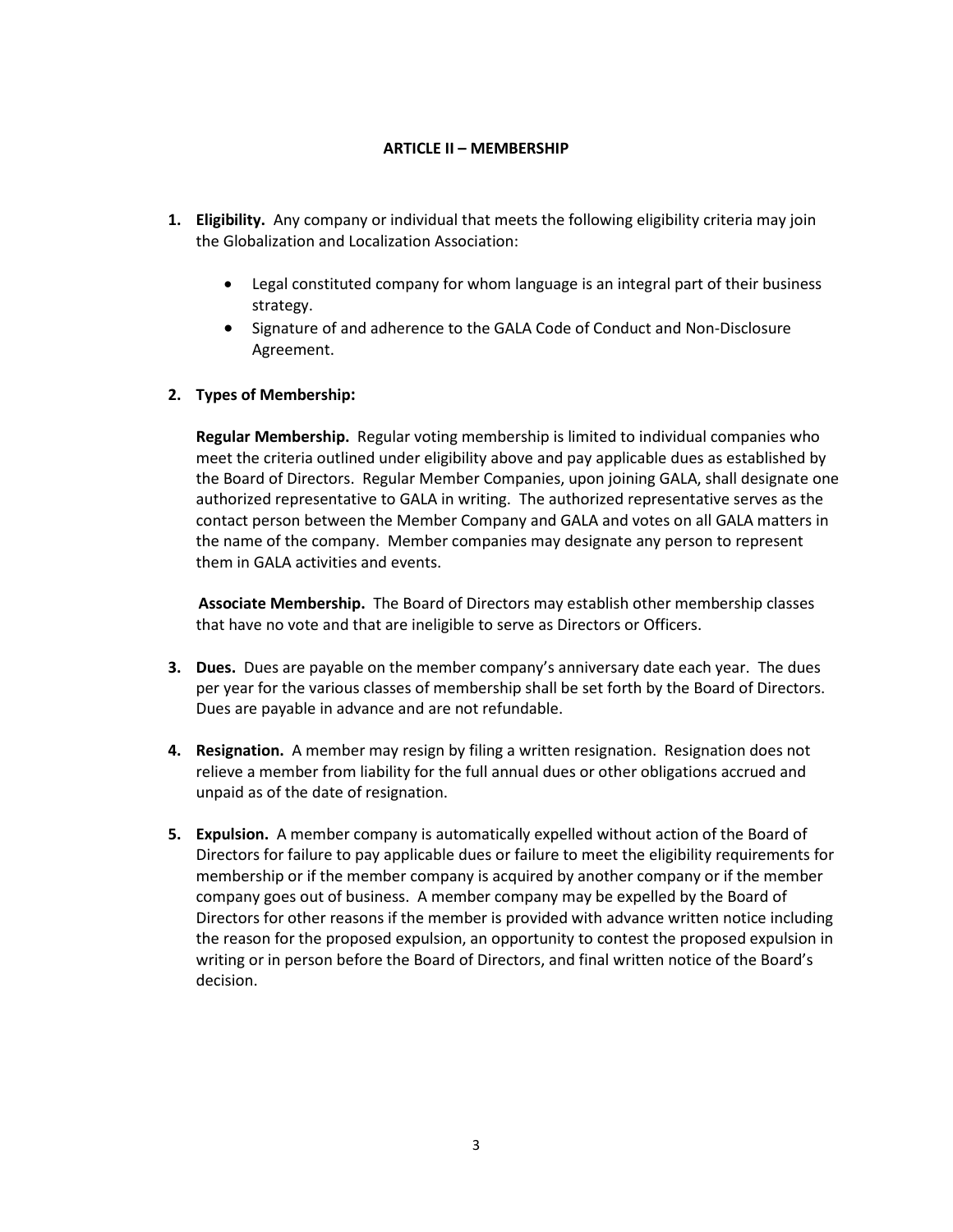## **ARTICLE III – MEMBERSHIP MEETINGS AND VOTING**

- 1. **Membership Meetings**. GALA shall hold an annual membership meeting at a time and place designated by the Board of Directors.
- 2. **Notice.** Notice of membership meetings shall be provided to all voting members at least 30 days before the meetings by post or other delivery or by electronic means.
- 3. **Voting.** Voting at membership meetings will be in person with each voting member having a single vote. A majority of those voting in person, where a quorum is present, carries an action. Members may also vote without a meeting in elections or on any matter presented by the Board of Directors where the votes are submitted in writing by postal delivery or other delivery or electronic means and a quorum participates in the vote. A quorum for membership voting is defined as 40% of the regular members.

# **ARTICLE IV – BOARD OF DIRECTORS**

- 1. **Directors.** The governing body is the Board of Directors, which has authority and is responsible for governance of GALA. The Board establishes policy and monitors implementation of policy by GALA's staff under the direction of the Executive Director.
- 2. **Composition of the Board**. The Board of Directors will consist of seven Directors At Large. Directors will be elected in alternate years so that 3 Directors are elected one year and 4 are elected the following year. The Executive Director of GALA will serve as an ex-officio nonvoting member of the Board of Directors.
- 3. **Terms.** Directors serve staggered two-year terms. Members of the Board may serve no more than two (2) consecutive terms. Regular terms of office for all elected members begin on the 1st day of January following their election and terms end on December 31st of the following year.

## 4. **Nominations.**

**4.1 Nominating Committee.** The Board Chair shall appoint, subject to approval by the Board of Directors, a nominating committee consisting of not less than five (5) members, including two (2) GALA Members who are not current Board Members; two (2) current Board Members who are not up for re-election; and one (1) past Board Member who shall serve as Chair of the Nominating Committee.

## **4.2 Nomination Procedure.**

i. The Nominating Committee will submit an open call to the GALA membership for Board candidate submissions.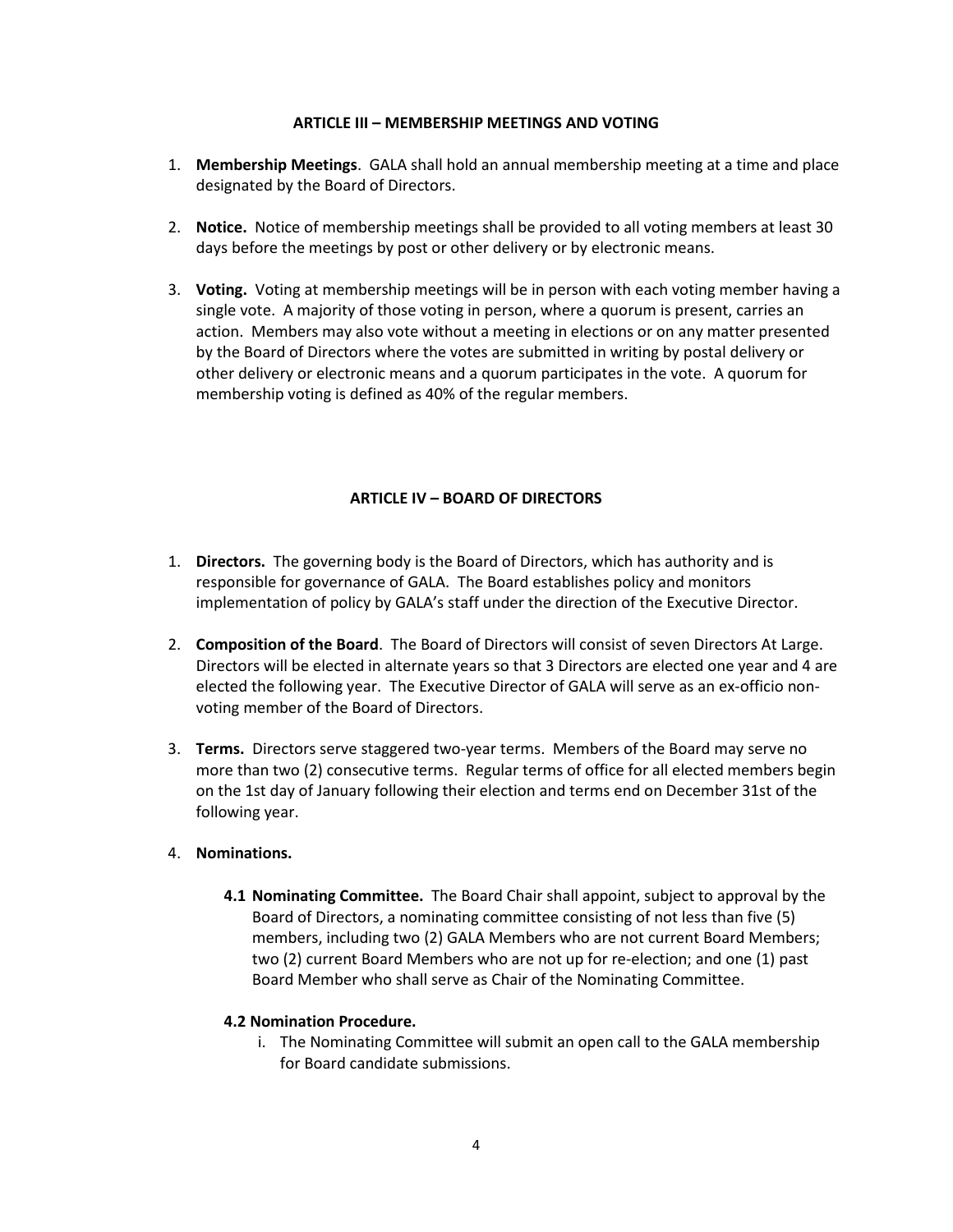- ii. Any GALA member may submit a nomination to the Board, provided such submission is received by the Nominating Committee no fewer than 45 days prior to the Election.
- iii. The Nominating Committee will identify and vet prospective Board Members, taking into consideration the need for balance and representation on the Board.
- iv. To ensure contested elections, the Nominating Committee shall present a prospective Board candidate slate to the current Board of Directors for approval, which slate will include a number of candidates which is greater than the number of open positions.
- 5. **Election of Directors.** The Board will organize and distribute a ballot among all voting members of the Association. Balloting will generally take place by electronic means to give all member companies the opportunity to vote. In those years in which 3 Directors are to be elected, the 3 candidates receiving the highest number of votes will be elected. In those years in which 4 Directors are to be elected, the 4 candidates receiving the highest number of votes will be elected. In the case of a tie for any position, the sitting Board of Directors may choose one of the tied candidates as the new Director.
- 6. **Officers.** The Board of Directors shall consist of the following officers: Chairperson – Chairs the Board of Directors and makes appointments to committees Vice Chairperson – Assumes the responsibilities of the Chairperson in their absence Secretary – Keeps and distributes minutes of all Board of Directors meetings Treasurer – Oversees management and reporting of the organization's financial affairs
- 7. **Vacancies.** Vacancies among Directors may be filled by appointment by the board any time based on the previous year's election results. The candidate who received the highest number of votes (after those elected) will be offered right of refusal to fill the seat, followed in order of votes by subsequent candidates.
- 8. **Board Meetings**. Meetings of the Board of Directors are called by the Chairperson. A majority of Directors forms a quorum, and a majority of votes is required to carry a matter where a quorum is present. Proxy voting is not permitted.
- 9. **Removal.** A member of the Board of Directors may be removed by a vote of 5 members of the Board, with the Director proposed to be removed not voting, and if that Director is provided with advance written notice including the reason for the proposed removal, an opportunity to contest the proposed removal in writing or in person at a meeting of the Board, and final written notice of the Board's decision.
- 10. **Compensation.** Directors do not receive compensation for their services but may be reimbursed for expenses.